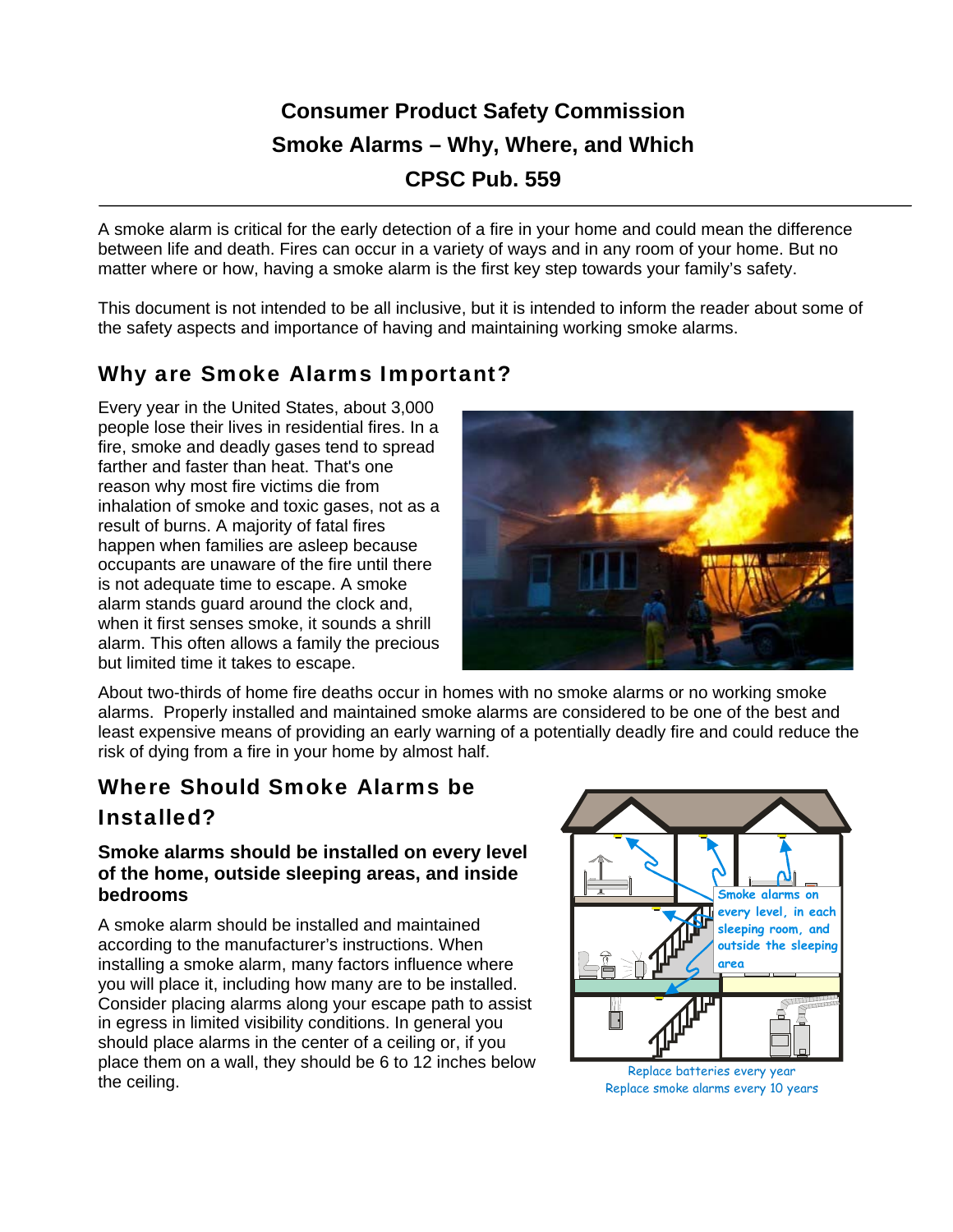CPSC staff recommends the following:

- Install a working smoke alarm on every level of the home, outside sleeping areas, and inside bedrooms.
- $\checkmark$  Replace smoke alarm batteries at least annually, such as when resetting clocks in the fall or spring.
- $\checkmark$  Test all smoke alarms in your house once a month.
- $\checkmark$  Do not place a smoke alarm too close to a kitchen appliance or fireplace, as this may result in nuisance alarms.
- $\checkmark$  Avoid locating alarms near bathrooms, heating appliances, windows, or ceiling fans.
- $\checkmark$  Replace smoke alarms that are more than 10 years old. Smoke alarms don't last forever.
- $\checkmark$  Develop and practice a fire escape plan, because working smoke alarms and a fire escape plan will increase your protection in case of a fire.

## Which Smoke Alarm Type is Better?

Although there are several choices to make in selecting the right smoke alarms to buy, the most important thing to remember is that smoke alarms save lives. For that reason, you should install a smoke alarm if your home does not have one.

#### Smoke alarms may contain different or multiple sensors

There are two main types of smoke alarms, which are categorized by the type of smoke detection sensor, ionization and photoelectric, used in the alarm. A smoke alarm uses one or both methods, sometimes with a heat detector, to warn of a fire.

Ionization detectors contain a chamber with two plates that generate a small, continuous electric current. When smoke enters the ionization chamber, the smoke particles disrupt the current flow, which triggers the alarm.

Photoelectric detectors use a light beam and light receptor (photocell). When smoke is present between the light and receptor, depending on the type of smoke chamber configuration, the reduction or increase of light on the photocell sensor triggers the alarm.

#### Smoke alarms may perform differently

Both ionization and photoelectric detectors are effective smoke sensors. Even though both types of smoke detectors must pass the same tests to be certified to the voluntary standard for smoke alarms, they can perform differently in different types of fires. Ionization detectors respond quickly to flaming fires with smaller combustion particles; photoelectric detectors respond more quickly to smoldering fires. There are combination smoke alarms also that combine ionization and photoelectric detectors into one unit, called dual sensor smoke alarms.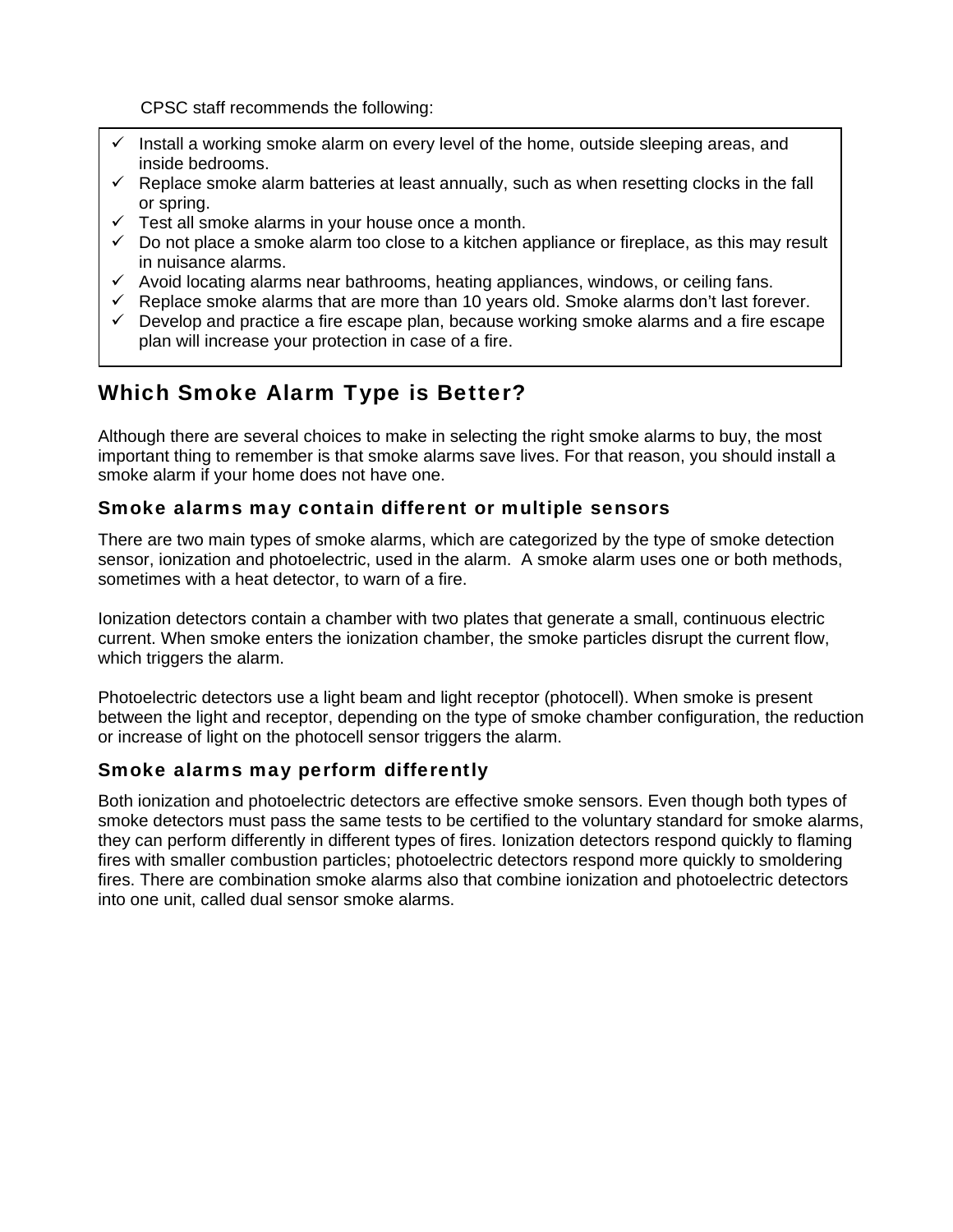The amount of time a person may have to escape depends on many factors, such as the type of fire, location of the fire, and the closest smoke alarm.



#### Smoke Alarm Sounds

Do not waste any time saving property.

The fire has already developed and the closest smoke alarm has detected the smoke.

#### Escaping

It may be smoky; getting low may make it easier to breathe and see. Smoke contains toxic gases which can disorient you or, at worst, overcome you.

The time it takes to get out depends on many factors including mobility, helping others, escape route, time of day, smoke, fire, and the location of the fire relative to you.

#### Exiting the Home

Once you are out of the home, never re-enter the home. **ONCE OUT – STAY OUT!** 

The type of fire, slow smoldering or fast flaming, can determine the amount of time you have to escape before being overcome by smoke, heat, and toxic gases. A slow smoldering fire may go undetected for a long period of time before it erupts into dangerous flames and high heat. A fast flaming fire has a very short amount of time before flames and heat become intense. In either type of fire, once out – stay out

#### **Fast Moving Flaming Fire**

**Fast flaming fires don't leave much time for escape. An ionization smoke alarm may be seconds faster than a photoelectric smoke alarm, and those seconds will count in a fast moving flaming fire.** 



In a flaming fire, the CPSC staff recommends:

- A fire escape plan will help reduce the amount of escape time required for you and your family to get out safely.
- $\checkmark$  These types of fires can develop rapidly; leave the home as fast as possible because the flames, heat, and toxic gases will become too intense in a short time.
- $\checkmark$  If your primary escape path is blocked by smoke, flames, and heat, use your secondary escape method, such as an alternative door or window.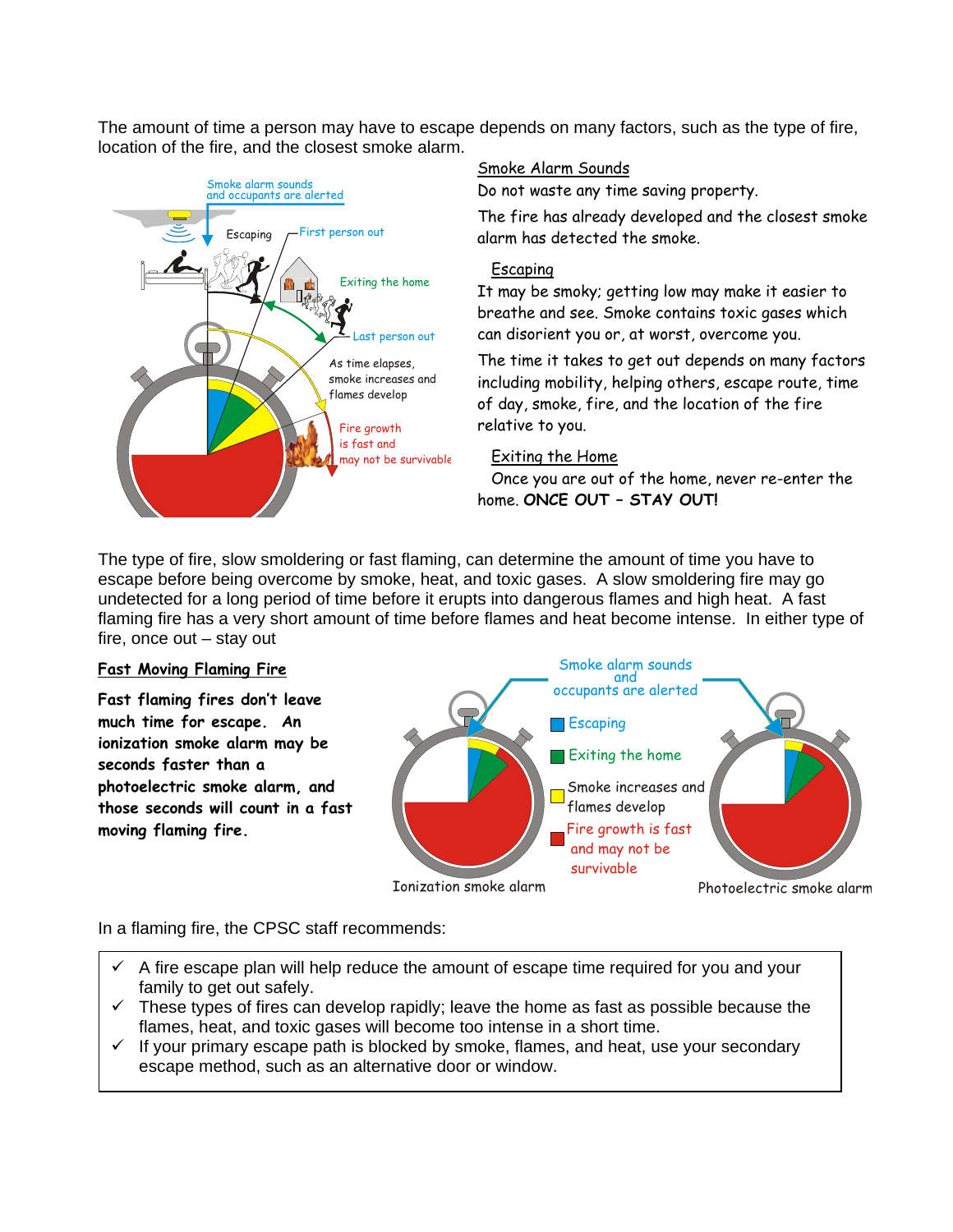**Smoldering Fire Smoldering fires develop slowly. A photoelectric smoke alarm can be minutes faster than an ionization smoke alarm in responding to a smoldering fire. Regardless of the type of smoke alarm, as soon as the smoke alarm sounds, leave the home as fast as possible.** 



In a smoldering fire, the CPSC staff recommends:

- A fire escape plan will help reduce the amount of escape time required for you and your family to get out safely.
- $\checkmark$  When the smoke alarm sounds, leave the home as fast as possible; it is unpredictable when the smoldering fire may burst into a flaming fire.
- $\checkmark$  These types of fires produce a lot of smoke; getting low may make it easier to breathe and see. The smoke contains toxic gases which can disorient you or, at worst, overcome you.
- $\checkmark$  If your primary escape path is blocked by smoke, flames, and heat, use your secondary escape method, such as alternative door or window.

# What Features Come on Smoke Alarms?

In addition to the type of smoke detection sensor, ionization and photoelectric, used in the alarm, smoke alarms can be powered differently or be interconnected or single station alarms. Considering all of the available options will enable you to select the smoke alarms that may work best in your situation to effectively detect a fire.

### Power

Smoke alarms can be connected to the home's wiring system, battery powered, or a combination of both. Smoke alarms most often fail to alarm because of missing, drained, or disconnected batteries. A good reminder to replace the batteries in smoke alarms is in the fall or spring when resetting the clocks.

For older homes, battery-only smoke alarms are the simplest to install. For homes under construction, smoke alarms are typically connected to the household wiring (hard-wired). Smoke alarms connected to household wiring with battery back-up will provide protection even during power outages. Consider upgrading smoke alarms to hard-wired with battery back-up during a renovation or remodeling project.

If your smoke alarm begins to chirp, signaling low battery power, replace the batteries immediately to prevent you and your family from being unprotected. Also make sure that everyone in the house understands how important it is to have working batteries in every smoke alarm and how dangerous it is to remove the batteries even for a short time. Smoke alarms with sealed lithium batteries can last up to 10 years; after 10 years, the entire unit is disposable.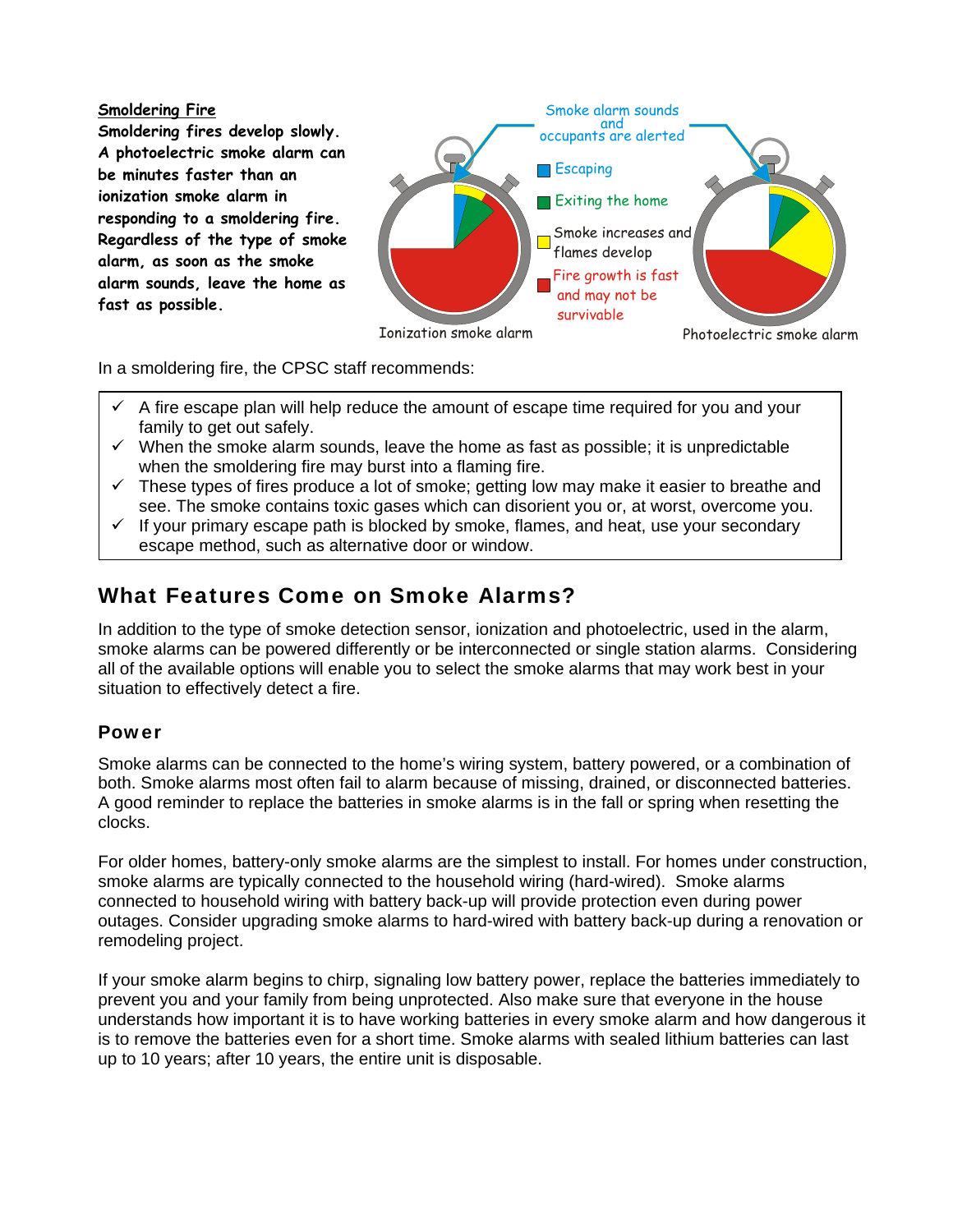## Interconnection

Interconnected smoke alarms may provide improved protection and offer more escape time in a fire. This type of smoke alarm allows all smoke alarms to sound if one has detected smoke. With interconnected smoke alarms, a fire in the basement, for example, will trigger the closest smoke alarm and alert all the occupants in the home by sounding all the smoke alarms. Not all homes have interconnected smoke alarms. Prior to 1989, existing homes typically had independent single-station, battery-only-powered smoke alarms. After 1989, new homes included hard-wired, interconnected smoke alarms.



Interconnected smoke alarms are typically connected using a wire, but newer wireless technology is available that allows smoke alarms to be interconnected without using wires. This allows easier and less costly upgrade to interconnected smoke alarms for older homes. Not all homes may need interconnected smoke alarms. Small, single-level homes may not benefit from interconnected smoke alarms because of the close proximity between smoke alarms.

Features on smoke alarms for your home:

- Depending on your home, smoke alarms can be powered in one of several ways.
	- House wiring
	- House wiring with battery back-up
	- Replaceable batteries, such as 9 volts
	- Sealed long life batteries; smoke alarms are disposed of after 10 years.
- $\checkmark$  Interconnected smoke alarms may offer quicker escape time and improved audibility.
	- Hard-wired interconnected smoke alarms can be found in most homes built after 1989.
	- Wireless interconnected smoke alarms are an alternative for older homes using single-station smoke alarms.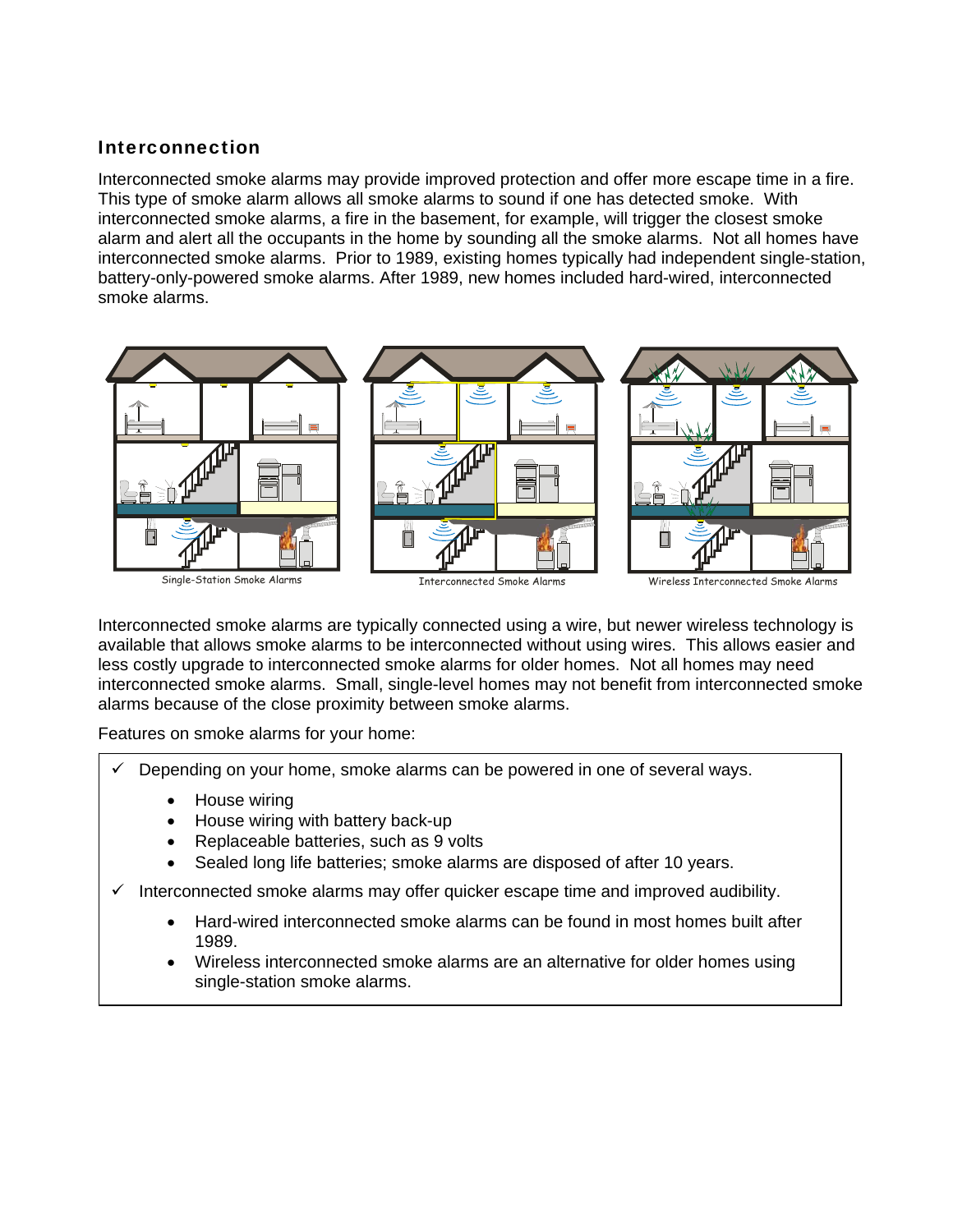## Which Smoke Alarm to Install?

## Guide to selecting the smoke alarms to protect you and your family

Because both ionization and photoelectric smoke alarms are better at detecting distinctly different yet potentially fatal fires, and because homeowners cannot predict what type of fire might start in a home, the CPSC staff recommends using these guidelines to help best protect your family:

| <b>BEST</b>   | IF YOU DON'T HAVE A SMOKE ALARM INSTALLED IN YOUR<br>$\checkmark$<br>HOME, GET ONE AND INSTALL IT.<br>Install a working smoke alarm on every level of the home, outside<br>sleeping areas, and inside bedrooms.<br>Install both ionization and photoelectric type smoke alarms.<br>$\checkmark$<br>Install interconnected smoke alarms.<br>Install smoke alarms using house wiring with battery back-up.<br>$\checkmark$ |
|---------------|--------------------------------------------------------------------------------------------------------------------------------------------------------------------------------------------------------------------------------------------------------------------------------------------------------------------------------------------------------------------------------------------------------------------------|
|               |                                                                                                                                                                                                                                                                                                                                                                                                                          |
|               |                                                                                                                                                                                                                                                                                                                                                                                                                          |
| <b>Better</b> | IF YOU DON'T HAVE A SMOKE ALARM INSTALLED IN YOUR<br>$\checkmark$<br>HOME, GET ONE AND INSTALL IT.<br>Install more than one smoke alarm.<br>Install interconnected smoke alarms.<br>Install smoke alarms with sealed 10 year batteries.                                                                                                                                                                                  |
|               | IF YOU DON'T HAVE A SMOKE ALARM INSTALLED IN YOUR<br>$\checkmark$<br>HOME, GET ONE AND INSTALL IT.                                                                                                                                                                                                                                                                                                                       |

Regular testing is the only way to make sure your smoke alarms are working. The CPSC staff recommends testing your smoke alarms once a month and installing more than one smoke alarm. If you test it less often and only have one smoke alarm, a non-working smoke alarm may leave you and your family unprotected.

## A Fire Escape Plan May Save You and Your Family

Installing working smoke alarms is an essential, but they don't save lives unless everyone knows how to get out of the home safely. Make sure everyone knows how to escape when the smoke alarm sounds, whether awake or sleeping at the time. In your plan, have two ways out of each room, a prearranged meeting place outside and, most importantly, *ONCE OUT - STAY OUT!*

Minimizing the amount of time it takes to get out can improve your chances of surviving a hazardous home fire. Having a fire escape plan for you and your family can reduce the amount of time it takes to get out. Practicing the fire escape plan will help everyone understand what to do and where to meet.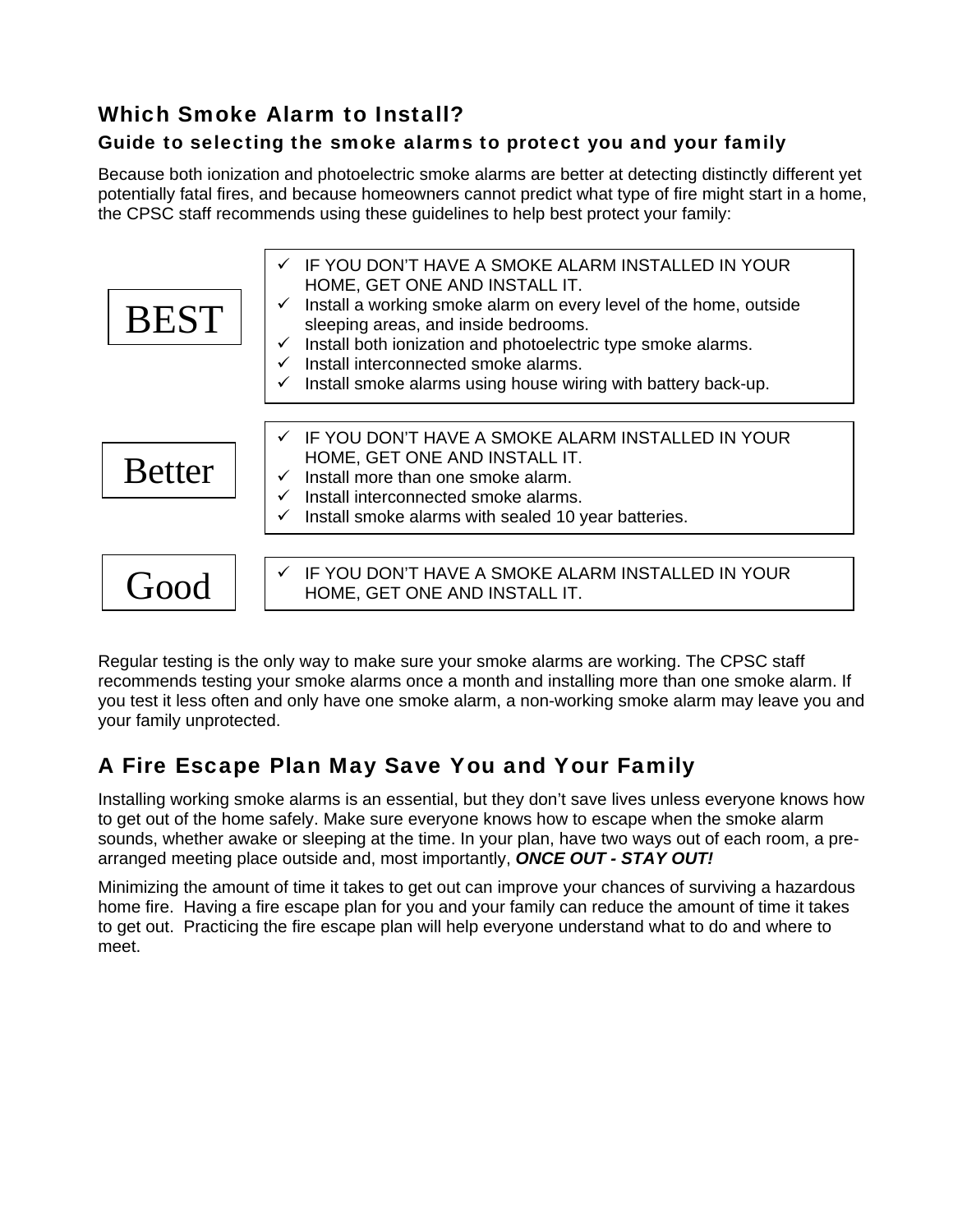

CPSC staff suggests the following when developing a fire escape plan for you and your family:

- Practice escaping from every room in the home.
- $\checkmark$  The best plans have two ways to get out of each room. If the primary way is blocked by fire or smoke, you will need a second way out.
- $\checkmark$  Practice the escape plan with your family during the day and at night. Children, older adults, and the hearing-impaired may sleep through a fire alarm or may need assistance in escaping.
- $\checkmark$  Designate a meeting location away from the home, but not necessarily across the street. For example, meet under a specific tree or at the end of the driveway or front sidewalk to make sure everyone has gotten out safely and no one will be hurt looking for someone who is already safe.
- $\checkmark$  Designate one person to go to a neighbor's home to phone the fire department.
- $\checkmark$  Practice the fire escape plan twice a year.

# Safe Practices and Preventing

## a Fire in the Home



There are more than 300,000 residential fires a

year. Working smoke alarms are a key factor in surviving a fire, but safe practices in the home are the first line of defense in preventing a fire from ever starting. Many residential fires and fire-related deaths are preventable. A fire can occur in anyone's home and does not discriminate against age, race, or education.

The type of structure and the furnishings in a home play key roles in the type and progression of fire. It is difficult to accurately predict the type of fire that might occur in your home, but some simple safety steps can help reduce the risk of fire and better protect your family.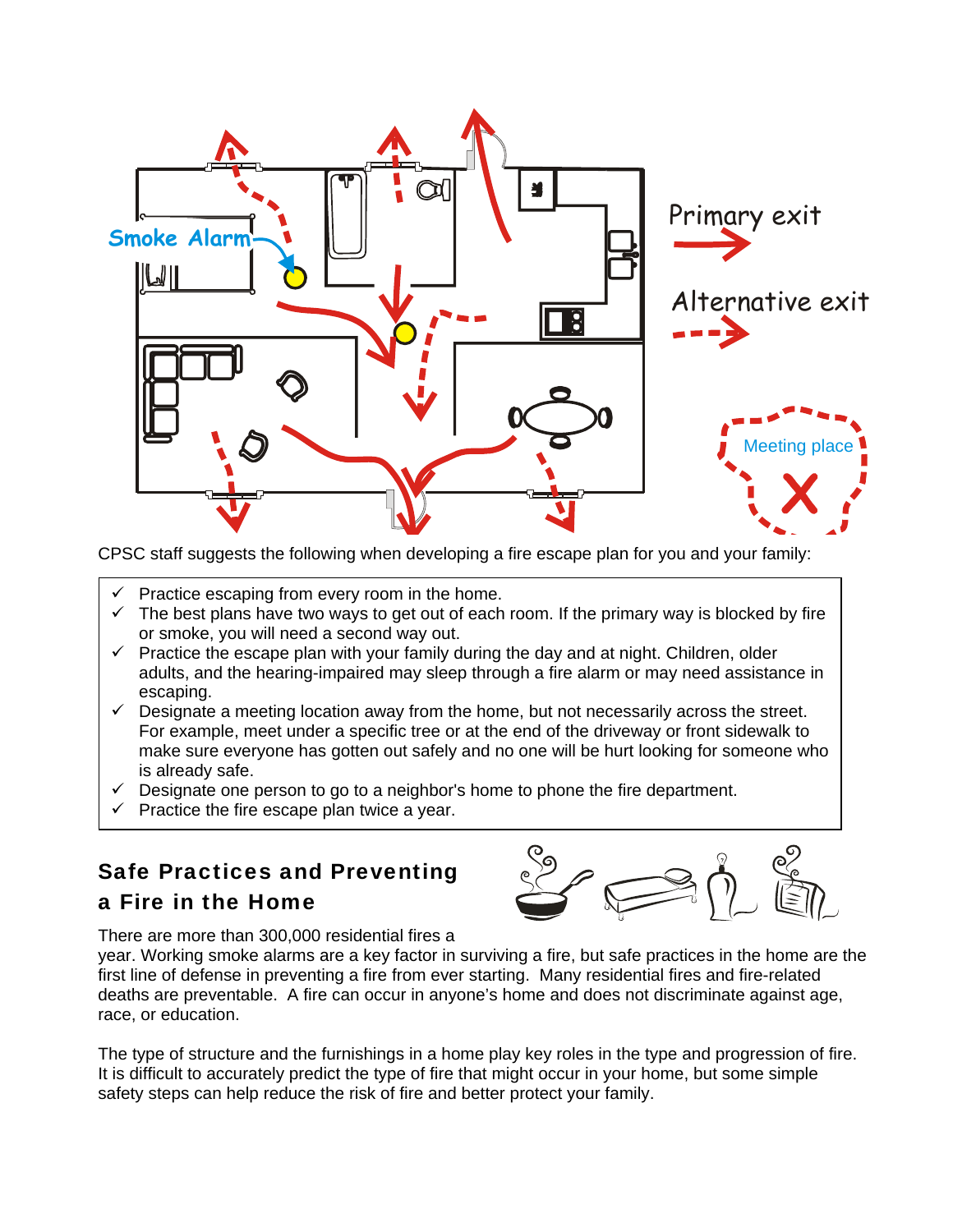#### **Safety around cooking appliances**



Cooking equipment accounts for the largest percentage of residential fires. Because of oils used these fires are most often flaming fires. However, normal cooking can also produce steam, smoke, and fumes that set off alarms. Disabling a smoke alarm to silence frequent nuisance alarms could be a fatal mistake. Instead, moving the smoke alarm farther away from the cooking appliance may help prevent nuisance alarms and still provide adequate detection of the small fast moving fires that occur in the kitchen.

The CPSC staff suggests taking the following steps to prevent cooking fires in the home:

- Always keep an eye on food being heated. Unattended cooking causes the majority of fires in the kitchen. If you leave the kitchen, set a timer to remind you that something is on the stove.
- Keep children away from appliances when cooking. Have a "kid-free zone" around the stove and teach youngsters not to play in that area.
- $\checkmark$  Roll-up sleeves or, if possible, wear short or tight fitting sleeves when cooking. Loose fitting clothing and sleeves can be dangerous near open flames.
- Try not to reach over the stove. You can avoid this by not storing items you use directly over or behind the stovetop.
- Turn handles inward so pots and pans won't be pulled or knocked off the stove.



#### **Check heating and cooling equipment**

Heating and cooling equipment fires constitute the second largest share of residential fires. Home heating equipment includes central heating units, portable and stationary space heaters, fireplaces, chimneys, and heat transfer systems, as well as some devices not used to heat living spaces, most notably water heaters.

The CPSC staff suggests taking the following steps to prevent heating and cooling appliance fires in the home:

- Have a professional technician inspect your heating, cooling, and water appliances annually.
- Have the fireplace chimney checked and cleaned routinely by a chimney "sweep" at least once a year.
- $\checkmark$  Do not leave a portable heater operating unattended or operating while sleeping. Portable electric air heaters are designed for use only as temporary supplemental heating and only while attended.
- Look for portable heaters that are listed by a nationally-recognized testing laboratory. These heaters have been tested to meet specific safety standards, and manufacturers are required to provide important use and care information to the consumer.